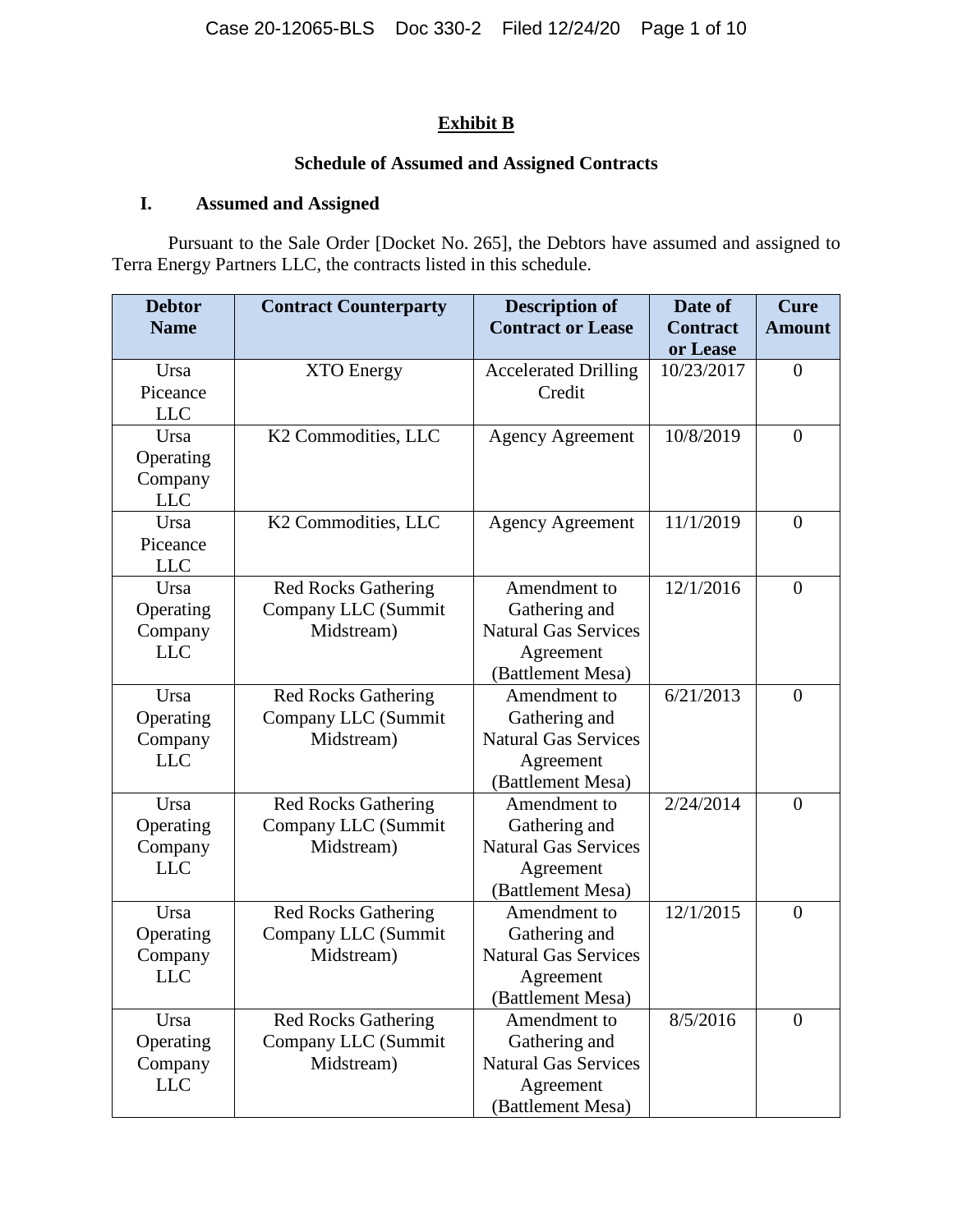| <b>Debtor</b>                                            | <b>Contract Counterparty</b>                                              | <b>Description of</b>                                                                                            | Date of                     | <b>Cure</b>    |
|----------------------------------------------------------|---------------------------------------------------------------------------|------------------------------------------------------------------------------------------------------------------|-----------------------------|----------------|
| <b>Name</b>                                              |                                                                           | <b>Contract or Lease</b>                                                                                         | <b>Contract</b><br>or Lease | <b>Amount</b>  |
| Ursa<br>Operating<br>Company<br><b>LLC</b>               | <b>Red Rocks Gathering</b><br>Company LLC (Summit<br>Midstream)           | Amendment to<br>Gathering and<br><b>Natural Gas Services</b><br>Agreement<br>(Battlement Mesa)                   | 9/10/2015                   | $\theta$       |
| Ursa<br>Piceance<br><b>LLC</b>                           | Enterprise Gas Processing,<br><b>LLC</b>                                  | Amendment to<br><b>Second Amended</b><br>and Restated<br>Services Agreement<br>(Boies Ranch - Gas<br>Processing) | 4/1/2020                    | $\mathbf{0}$   |
| Ursa<br>Piceance<br>LLC/Ursa<br>Piceance<br>Pipeline LLC | <b>Antero Resources Piceance</b><br>LLC; Antero Resources<br>Pipeline LLC | Assignment and Bill<br>of Sale                                                                                   | 10/1/2012                   | $\theta$       |
| Ursa<br>Piceance<br><b>LLC</b>                           | Whiting Oil and Gas<br>Corporation                                        | Assignment, Bill of<br>Sale and<br>Conveyance<br>(Whiting<br>Acquisition)                                        | 11/1/2016                   | $\overline{0}$ |
| Ursa<br>Operating<br>Company<br><b>LLC</b>               | TEP Rocky Mountain LLC                                                    | <b>B&amp;V</b> Gas Gathering<br>Agreement<br>(Battlement Mesa)                                                   | 2/22/2017                   | $\mathbf{0}$   |
| Ursa<br>Operating<br>Company<br><b>LLC</b>               | <b>Williams Field Services</b><br>Company LLC                             | B&V Gas,<br>Processing,<br>Dehydrating &<br><b>Treating Agreement</b><br>(Battlement Mesa)                       | 1/1/2017                    | $\overline{0}$ |
| Ursa<br>Operating<br>Company<br><b>LLC</b>               | <b>Red Rocks Gathering</b><br>Company LLC (Summit<br>Midstream)           | Battlement B & D<br>Pads Pipeline<br>Agreement                                                                   | 12/1/2016                   | $\theta$       |
| Ursa<br>Operating<br>Company<br><b>LLC</b>               | <b>Red Rocks Gathering</b><br>Company LLC (Summit<br>Midstream)           | <b>Battlement Mesa</b><br><b>Pressure Reduction</b><br>Letter Agreement                                          | 2/24/2014                   | $\overline{0}$ |
| Ursa<br>Piceance<br><b>LLC</b>                           | <b>Questar Pipeline Company</b>                                           | Connection<br>Agreement & Data<br><b>Sharing Agreement</b>                                                       | 6/10/2011                   | $\theta$       |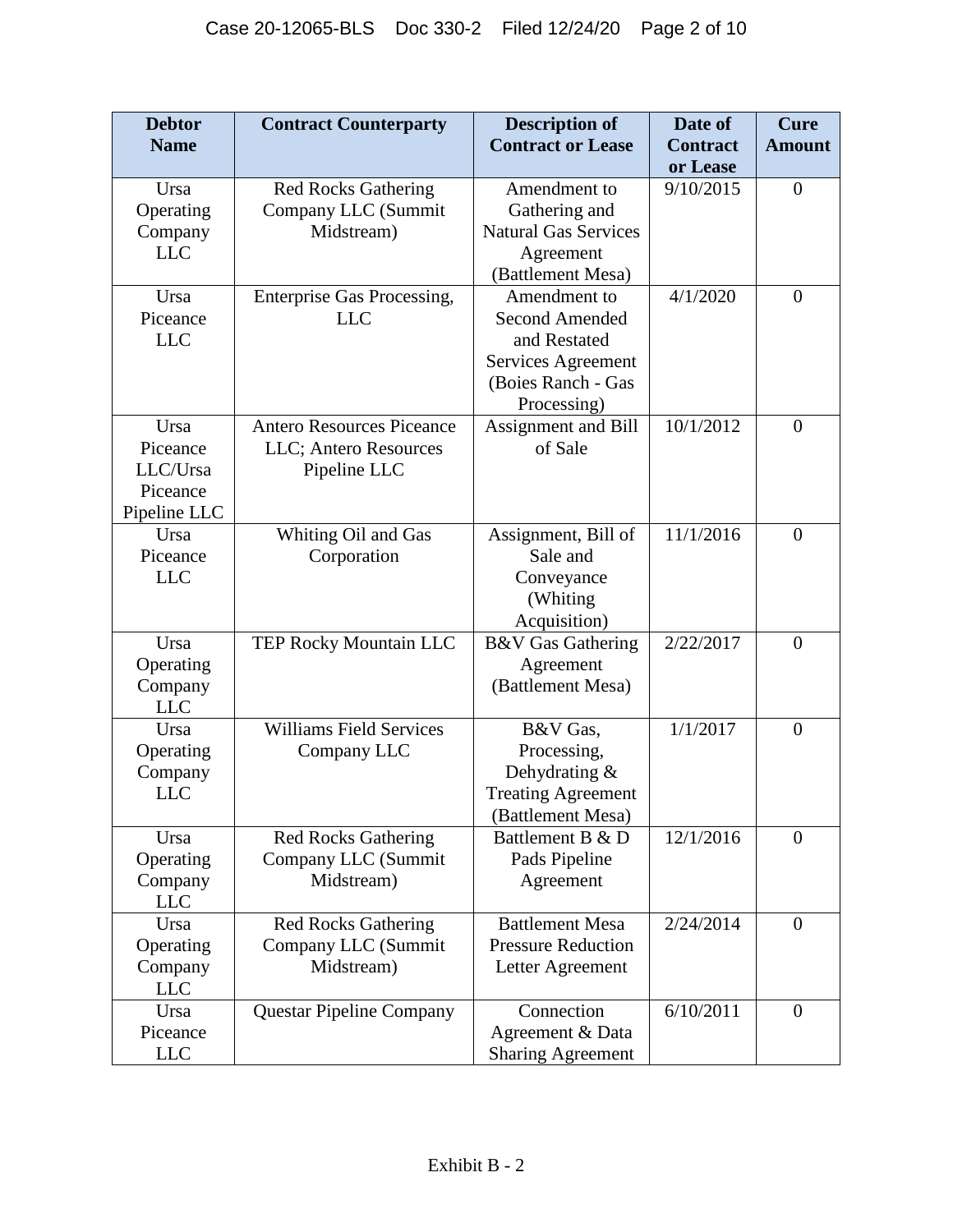| <b>Debtor</b>                                     | <b>Contract Counterparty</b>                                                | <b>Description of</b>                                                                | Date of                     | <b>Cure</b>      |
|---------------------------------------------------|-----------------------------------------------------------------------------|--------------------------------------------------------------------------------------|-----------------------------|------------------|
| <b>Name</b>                                       |                                                                             | <b>Contract or Lease</b>                                                             | <b>Contract</b><br>or Lease | <b>Amount</b>    |
| Ursa<br>Operating<br>Company                      | <b>Exxon Mobil</b>                                                          | Continuous<br>Development<br>Program and                                             | 4/30/2009                   | $\mathbf{0}$     |
| <b>LLC</b><br>Ursa<br>Piceance<br><b>LLC</b>      | Whiting Oil and Gas<br>Corporation                                          | <b>Consent to Pool</b><br>Correction to Special<br><b>Warranty Deed</b>              | 6/27/2018                   | $\mathbf{0}$     |
| Ursa<br>Piceance<br><b>LLC</b>                    | <b>Land Title Guarantee</b><br>Company                                      | <b>Crawford Property</b><br>Purchase                                                 | 2/24/2011                   | $\mathbf{0}$     |
| Ursa<br>Piceance<br><b>LLC</b>                    | <b>Battlement Mesa Partners</b><br><b>LLC</b>                               | Dirt Storage Letter<br>Agreement                                                     | 11/2/2011                   | $\mathbf{0}$     |
| Ursa<br>Operating<br>Company<br><b>LLC</b>        | <b>Bill Barrett Corporation</b>                                             | <b>Earning Agreement</b><br>& Joint Operating<br>Agreement                           | 1/12/2012                   | $\mathbf{0}$     |
| Ursa<br>Piceance<br><b>LLC</b>                    | <b>Bill Barrett Corporation</b>                                             | Exchange<br>Agreement                                                                | 1/1/2011                    | $\theta$         |
| Ursa<br>Piceance<br><b>LLC</b>                    | Exxon Mobil Oil Corp                                                        | <b>Extension of Term</b><br>Assignment - Trade<br>1031719                            | 6/21/2011                   | $\boldsymbol{0}$ |
| Ursa<br>Piceance<br><b>LLC</b>                    | <b>Exxon Mobil</b><br>Corporation/Williams<br><b>Production RMT Company</b> | <b>Farmout Agreement</b>                                                             | 12/1/2006                   | $\mathbf{0}$     |
| <b>URSA</b><br>Operating<br>Company<br><b>LLC</b> | <b>Exxon Mobil</b><br>Corporation/Williams<br><b>Production RMT Company</b> | Farmout and<br>Exploration<br>Agreement                                              | 7/15/2004                   | $\boldsymbol{0}$ |
| Ursa<br>Piceance<br><b>LLC</b>                    | <b>Enterprise Gas Processing</b><br><b>LLC</b>                              | <b>First Amendment to</b><br>Gathering,<br>Dehydration and<br>Gathering<br>Agreement | 4/1/2020                    | $\overline{0}$   |
| Ursa<br>Piceance<br>Holdings<br><b>LLC</b>        | K2 Commodities, LLC                                                         | <b>Fixed Price Sale</b><br>Agreement                                                 | 11/1/2020                   | $\mathbf{0}$     |
| Ursa<br>Piceance<br><b>LLC</b>                    | Ursa Piceance Pipeline LLC                                                  | Gas Gathering<br>Agreement                                                           | 7/1/2006                    | $\theta$         |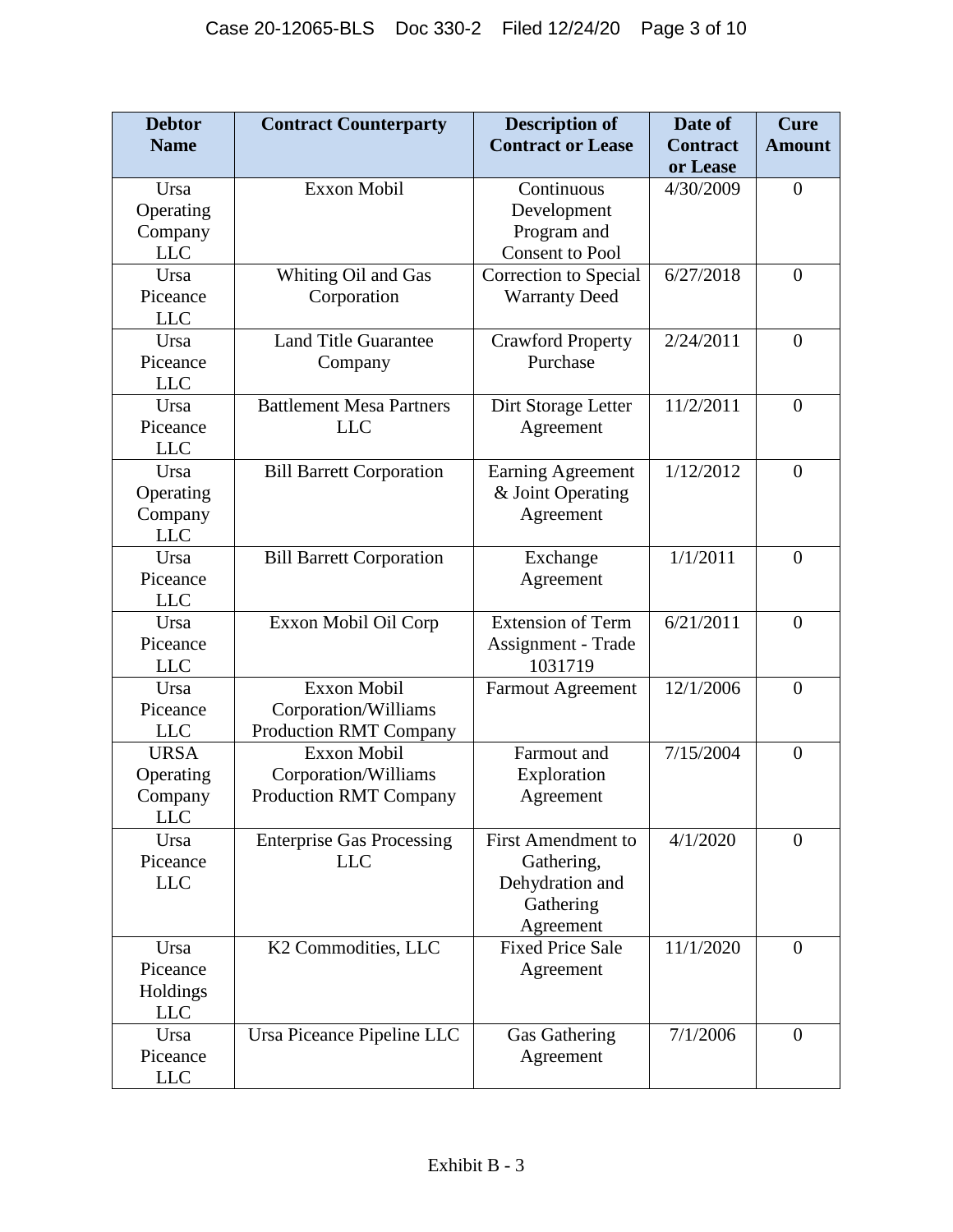| <b>Debtor</b>                  | <b>Contract Counterparty</b>                                    | <b>Description of</b>                                                                          | Date of                     | <b>Cure</b>    |
|--------------------------------|-----------------------------------------------------------------|------------------------------------------------------------------------------------------------|-----------------------------|----------------|
| <b>Name</b>                    |                                                                 | <b>Contract or Lease</b>                                                                       | <b>Contract</b><br>or Lease | <b>Amount</b>  |
| Ursa<br>Operating<br>Company   | <b>Summit Midstream</b>                                         | Gas Gathering<br>Agreement #261                                                                | 9/1/2009                    | $\overline{0}$ |
| <b>LLC</b>                     |                                                                 |                                                                                                |                             |                |
| Ursa<br>Piceance<br><b>LLC</b> | <b>Red Rocks Gathering</b><br>Company LLC (Summit<br>Midstream) | Gas Gathering<br><b>Agreement</b> (Castle<br>Springs)                                          | 11/1/2005                   | $\overline{0}$ |
| Ursa<br>Piceance<br><b>LLC</b> | Enterprise Gas Processing,<br><b>LLC</b>                        | <b>Gas Processing</b><br>Agreement<br>(Battlement Mesa<br>and Gravel Trend)                    | 12/1/2010                   | $\overline{0}$ |
| Ursa<br>Piceance<br><b>LLC</b> | <b>Enterprise Gas Processing,</b><br><b>LLC</b>                 | <b>Gas Processing</b><br>Agreement<br>(Battlement Mesa<br>and Gravel Trend) -<br>1st Amendment | 10/21/2013                  | $\overline{0}$ |
| Ursa<br>Piceance<br><b>LLC</b> | Enterprise Gas Processing,<br><b>LLC</b>                        | <b>Gas Processing</b><br>Agreement<br>(Battlement Mesa<br>and Gravel Trend) -<br>2nd Amendment | 8/1/2014                    | $\overline{0}$ |
| Ursa<br>Piceance<br><b>LLC</b> | Enterprise Gas Processing,<br><b>LLC</b>                        | <b>Gas Processing</b><br>Agreement<br>(Battlement Mesa<br>and Gravel Trend) -<br>3rd Amendment | 10/1/2015                   | $\overline{0}$ |
| Ursa<br>Piceance<br><b>LLC</b> | Enterprise Gas Processing,<br><b>LLC</b>                        | <b>Gas Processing</b><br>Agreement<br>(Battlement Mesa<br>and Gravel Trend) -<br>4th Amendment | 1/1/2017                    | $\overline{0}$ |
| Ursa<br>Piceance<br><b>LLC</b> | Enterprise Gas Processing,<br><b>LLC</b>                        | <b>Gas Processing</b><br>Agreement<br>(Battlement Mesa<br>and Gravel Trend) -<br>5th Amendment | 4/1/2018                    | $\overline{0}$ |
| Ursa<br>Piceance<br><b>LLC</b> | Enterprise Gas Processing,<br><b>LLC</b>                        | <b>Gas Processing</b><br>Agreement<br>(Battlement Mesa<br>and Gravel Trend) -<br>6th Amendment | 4/1/2020                    | $\overline{0}$ |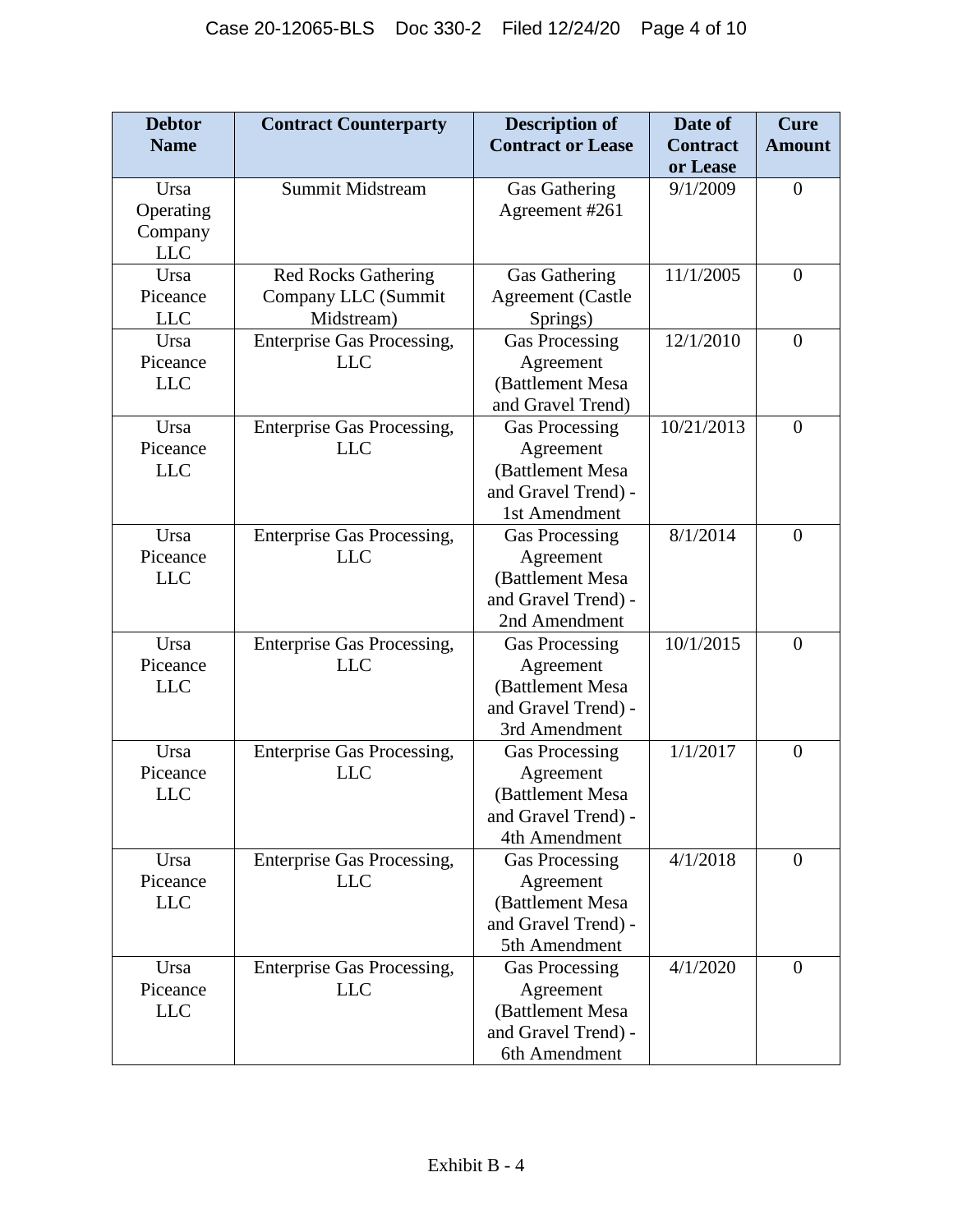| <b>Debtor</b><br><b>Name</b>               | <b>Contract Counterparty</b>                                    | <b>Description of</b><br><b>Contract or Lease</b>                                                                              | Date of<br><b>Contract</b> | Cure<br><b>Amount</b> |
|--------------------------------------------|-----------------------------------------------------------------|--------------------------------------------------------------------------------------------------------------------------------|----------------------------|-----------------------|
|                                            |                                                                 |                                                                                                                                | or Lease                   |                       |
| Ursa<br>Operating                          | <b>Red Rocks Gathering</b><br>Company LLC (Summit               | Gathering and<br><b>Natural Gas Services</b>                                                                                   | 12/1/2010                  | $\overline{0}$        |
| Company<br><b>LLC</b>                      | Midstream)                                                      | Agreement<br>(Battlement Mesa)                                                                                                 |                            |                       |
| Ursa<br>Operating<br>Company<br><b>LLC</b> | <b>Grand River Gathering LLC</b><br>(Summit Midstream)          | <b>Gravel Trend</b><br>Amended and<br><b>Restated Gas</b><br>Gathering<br>Agreement                                            | 3/1/2011                   | $\overline{0}$        |
| Ursa<br>Operating<br>Company<br><b>LLC</b> | <b>Grand River Gathering LLC</b><br>(Summit Midstream)          | <b>Gravel Trend</b><br>Amended and<br><b>Restated Gas</b><br>Gathering<br>Agreement - First<br>Amendment                       | 12/15/2011                 | $\overline{0}$        |
| Ursa<br>Operating<br>Company<br><b>LLC</b> | <b>Grand River Gathering LLC</b><br>(Summit Midstream)          | <b>Gravel Trend</b><br>Amended and<br><b>Restated Gas</b><br>Gathering<br>Agreement - Second<br>Amendment                      | 9/1/2016                   | $\overline{0}$        |
| Ursa<br>Operating<br>Company<br><b>LLC</b> | <b>Red Rocks Gathering</b><br>Company LLC (Summit<br>Midstream) | Individual<br>Transaction<br>Confirmation of<br>Gathering and<br><b>Natural Gas Services</b><br>Agreement<br>(Battlement Mesa) | 12/1/2010                  | $\theta$              |
| Ursa<br>Operating<br>Company<br><b>LLC</b> | APOLLO ENERGY, LLC                                              | Joint Operating<br>Agreement                                                                                                   | 9/15/2005                  | $\overline{0}$        |
| Ursa<br>Operating<br>Company<br><b>LLC</b> | <b>CAERUS PICEANCE LLC</b>                                      | <b>Joint Operating</b><br>Agreement                                                                                            | 1/3/2014                   | $\overline{0}$        |
| Ursa<br>Operating<br>Company<br><b>LLC</b> | <b>CAERUS PICEANCE LLC</b>                                      | <b>Joint Operating</b><br>Agreement                                                                                            | 7/25/2016                  | $\overline{0}$        |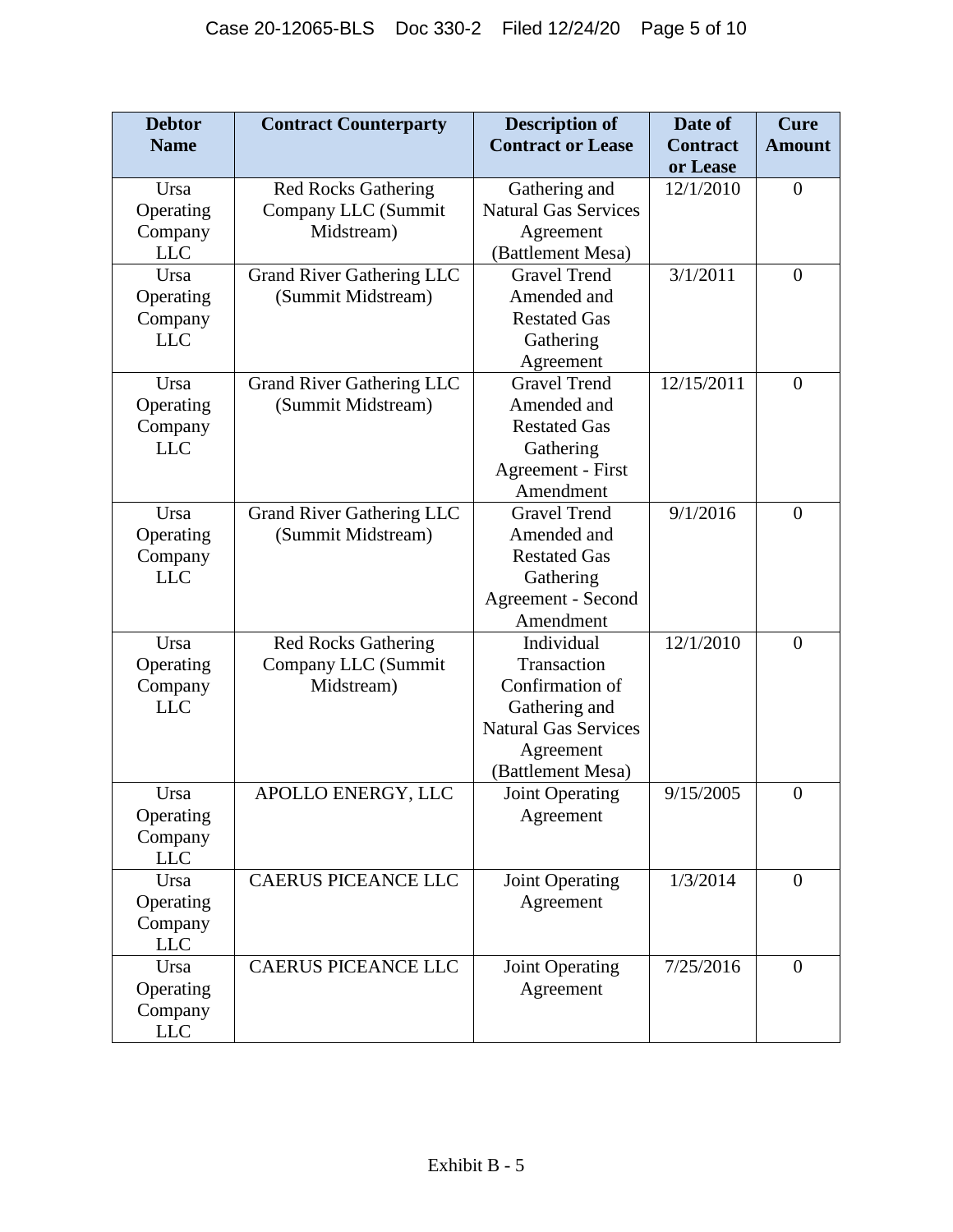| <b>Debtor</b>                              | <b>Contract Counterparty</b>                                                          | <b>Description of</b>        | Date of                     | Cure             |
|--------------------------------------------|---------------------------------------------------------------------------------------|------------------------------|-----------------------------|------------------|
| <b>Name</b>                                |                                                                                       | <b>Contract or Lease</b>     | <b>Contract</b><br>or Lease | <b>Amount</b>    |
| Ursa<br>Operating<br>Company<br><b>LLC</b> | <b>CAERUS PICEANCE LLC</b>                                                            | Joint Operating<br>Agreement | 1/3/2014                    | $\mathbf{0}$     |
| Ursa<br>Operating<br>Company<br><b>LLC</b> | <b>CAERUS PICEANCE LLC</b>                                                            | Joint Operating<br>Agreement | 1/3/2014                    | $\overline{0}$   |
| Ursa<br>Operating<br>Company<br><b>LLC</b> | <b>CAERUS PICEANCE LLC</b>                                                            | Joint Operating<br>Agreement | 6/20/2014                   | $\mathbf{0}$     |
| Ursa<br>Operating<br>Company<br><b>LLC</b> | <b>DOLPHIN ENERGY</b><br><b>CORPORATION/Exxel</b><br>Energy Corp.                     | Joint Operating<br>Agreement | 9/15/2005                   | $\theta$         |
| Ursa<br>Operating<br>Company<br><b>LLC</b> | <b>ENCANA OIL &amp; GAS USA</b><br><b>INC</b>                                         | Joint Operating<br>Agreement | 7/1/2009                    | $\overline{0}$   |
| Ursa<br>Operating<br>Company<br><b>LLC</b> | <b>Exxon Mobil</b>                                                                    | Joint Operating<br>Agreement | 7/15/2004                   | $\boldsymbol{0}$ |
| Ursa<br>Operating<br>Company<br><b>LLC</b> | <b>Exxon Mobil/Williams</b><br><b>Production RMT</b><br>Company/Equity Oil<br>Company | Joint Operating<br>Agreement | 9/27/2006                   | $\theta$         |
| Ursa<br>Operating<br>Company<br><b>LLC</b> | <b>GRANT BROTHERS</b><br><b>RANCH LLC</b>                                             | Joint Operating<br>Agreement | 5/7/2007                    | $\boldsymbol{0}$ |
| Ursa<br>Operating<br>Company<br><b>LLC</b> | NUCOR ENERGY<br><b>HOLDINGS INC</b>                                                   | Joint Operating<br>Agreement | 10/1/2016                   | $\overline{0}$   |
| Ursa<br>Operating<br>Company<br><b>LLC</b> | <b>SCHMID PROPERTIES</b><br><b>INC/Equity Oil Company</b>                             | Joint Operating<br>Agreement | 10/8/2007                   | $\theta$         |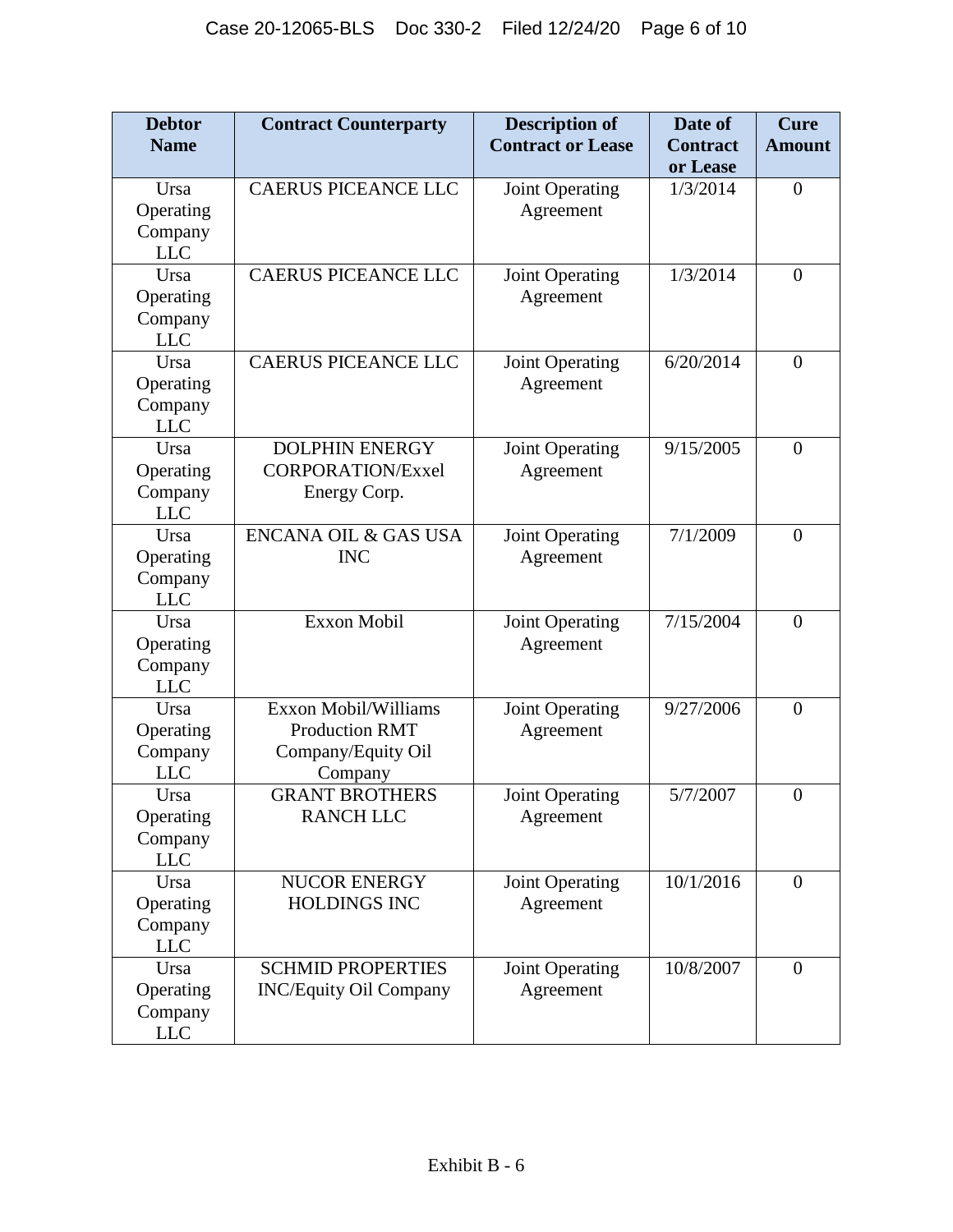| <b>Debtor</b>             | <b>Contract Counterparty</b>     | <b>Description of</b>                            | Date of              | <b>Cure</b>      |
|---------------------------|----------------------------------|--------------------------------------------------|----------------------|------------------|
| <b>Name</b>               |                                  | <b>Contract or Lease</b>                         | <b>Contract</b>      | <b>Amount</b>    |
| Ursa                      | TEP ROCKY MOUNTAIN               | Joint Operating                                  | or Lease<br>1/1/2017 | $\boldsymbol{0}$ |
| Operating                 | <b>LLC</b>                       | Agreement                                        |                      |                  |
| Company                   |                                  |                                                  |                      |                  |
| <b>LLC</b>                |                                  |                                                  |                      |                  |
| Ursa                      | TEP ROCKY MOUNTAIN<br><b>LLC</b> | Joint Operating                                  | 1/1/2017             | $\overline{0}$   |
| Operating<br>Company      |                                  | Agreement                                        |                      |                  |
| <b>LLC</b>                |                                  |                                                  |                      |                  |
| Ursa                      | <b>WILLIAMS PRODUCTION</b>       | Joint Operating                                  | 7/1/2009             | $\theta$         |
| Operating                 | <b>RMT COMPANY</b>               | Agreement                                        |                      |                  |
| Company<br><b>LLC</b>     |                                  |                                                  |                      |                  |
| Ursa                      | <b>LARAMIE ENERGY II</b>         | Lease Exchange                                   | 1/6/2010             | $\theta$         |
| Piceance                  | <b>LLC</b>                       | Agreement                                        |                      |                  |
| <b>LLC</b>                |                                  |                                                  |                      |                  |
| Ursa                      | <b>WILLIAMS PRODUCTION</b>       | Lease Exchange                                   | 7/9/2010             | $\theta$         |
| Piceance                  | <b>RMT COMPANY</b>               | Agreement                                        |                      |                  |
| <b>LLC</b><br>Ursa        | <b>WILLIAMS PRODUCTION</b>       | Lease Exchange                                   | 12/29/2010           | $\theta$         |
| Piceance                  | <b>RMT COMPANY</b>               | Agreement                                        |                      |                  |
| <b>LLC</b>                |                                  |                                                  |                      |                  |
| <b>URSA</b>               | Open Range Access, Inc.          | <b>Master Service</b>                            | 12/28/2016           | $\boldsymbol{0}$ |
| Operating                 |                                  | Agreement                                        |                      |                  |
| Company                   |                                  |                                                  |                      |                  |
| <b>LLC</b><br><b>URSA</b> | <b>Questar Energy Services</b>   | <b>Master Service</b>                            | 5/5/2014             | $\theta$         |
| Operating                 |                                  | Agreement                                        |                      |                  |
| Company                   |                                  |                                                  |                      |                  |
| <b>LLC</b>                |                                  |                                                  |                      |                  |
| <b>URSA</b>               | <b>Rocky Mountain</b>            | <b>Master Service</b>                            | Unknown              | $\overline{0}$   |
| Operating                 | Measurement LLC                  | Agreement                                        |                      |                  |
| Company<br><b>LLC</b>     |                                  |                                                  |                      |                  |
| Ursa                      | Willow Creek Companies,          | <b>Master Service</b>                            | Unknown              | $\theta$         |
| Operating                 | <b>LLC</b>                       | Agreement                                        |                      |                  |
| Company                   |                                  |                                                  |                      |                  |
| <b>LLC</b>                |                                  |                                                  |                      |                  |
| <b>URSA</b>               | <b>CAERUS PICEANCE LLC</b>       | Memorandum of                                    | 3/1/2017             | $\overline{0}$   |
| Operating<br>Company      |                                  | <b>Master Production</b><br><b>Water Custody</b> |                      |                  |
| <b>LLC</b>                |                                  | <b>Transfer Agreement</b>                        |                      |                  |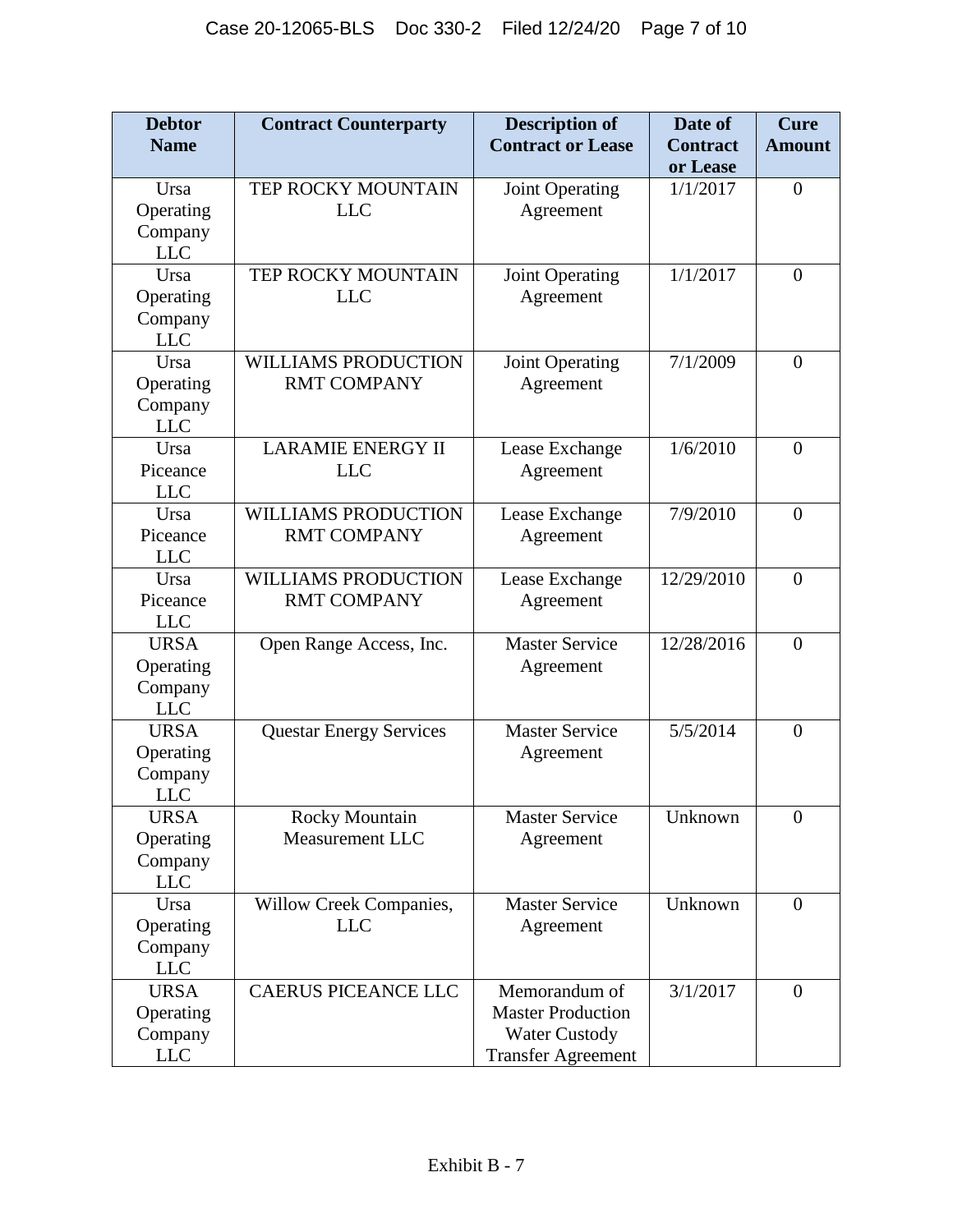| <b>Debtor</b> | <b>Contract Counterparty</b> | <b>Description of</b>     | Date of         | <b>Cure</b>      |
|---------------|------------------------------|---------------------------|-----------------|------------------|
| <b>Name</b>   |                              | <b>Contract or Lease</b>  | <b>Contract</b> | <b>Amount</b>    |
|               |                              |                           | or Lease        |                  |
| Ursa          | <b>Red Rocks Gathering</b>   | Monument Ridge B          | 8/5/2016        | $\overline{0}$   |
| Operating     | Company LLC (Summit          | pad Pipeline              |                 |                  |
| Company       | Midstream)                   | Agreement                 |                 |                  |
| <b>LLC</b>    |                              | (Battlement Mesa)         |                 |                  |
| Ursa          | K2 Commodities, LLC          | <b>NAESB</b> Base         | 10/29/2019      | $\boldsymbol{0}$ |
| Piceance      |                              | <b>Contract for Sale</b>  |                 |                  |
| <b>LLC</b>    |                              | and Purchase of           |                 |                  |
|               |                              | <b>Natural Gas</b>        |                 |                  |
| Ursa          | ENCANA OIL & GAS USA         | Partial Assignment        | 5/1/2012        | $\theta$         |
| Piceance      | <b>INC</b>                   | of Oil and Gas            |                 |                  |
| <b>LLC</b>    |                              | Leases                    |                 |                  |
| Ursa          | <b>Red Rocks Gathering</b>   | <b>Partial Assignment</b> | 12/1/2016       | $\theta$         |
| Piceance      | Company LLC (Summit          | of Right of Way           |                 |                  |
| <b>LLC</b>    | Midstream)                   |                           |                 |                  |
| Ursa          | <b>Red Rocks Gathering</b>   | Pipeline License          | 10/24/2016      | $\theta$         |
| Operating     | Company LLC (Summit          | Agreement                 |                 |                  |
| Company       | Midstream)                   |                           |                 |                  |
| <b>LLC</b>    |                              |                           |                 |                  |
| Ursa          | <b>Red Rocks Gathering</b>   | Purchase and Sale         | 7/1/2016        | $\overline{0}$   |
| Operating     | Company LLC (Summit          | Agreement                 |                 |                  |
| Company       | Midstream)                   | (Monument Ridge)          |                 |                  |
| <b>LLC</b>    |                              |                           |                 |                  |
| Ursa          | <b>Red Rocks Gathering</b>   | Purchase and Sale         | 10/1/2016       | $\overline{0}$   |
| Operating     | Company LLC (Summit          | Agreement                 |                 |                  |
| Company       | Midstream)                   | (Tompkins)                |                 |                  |
| <b>LLC</b>    |                              |                           |                 |                  |
| Ursa          | Texican Crude &              | <b>Purchase Contract</b>  | 8/25/2020       | $\boldsymbol{0}$ |
| Piceance      | Hydrocarbons, LLC            | #CTR204                   |                 |                  |
| <b>LLC</b>    |                              |                           |                 |                  |
| Ursa          | Enterprise Gas Processing,   | <b>Second Amended</b>     | 8/1/2017        | $\overline{0}$   |
| Piceance      | <b>LLC</b>                   | and Restated              |                 |                  |
| <b>LLC</b>    |                              | Services Agreement        |                 |                  |
|               |                              | (Boies Ranch - Gas        |                 |                  |
|               |                              | Processing)               |                 |                  |
| Ursa          | Encana Oil and Gas Inc       | Segregation               | 6/21/2011       | $\overline{0}$   |
| Piceance      |                              | Agreement                 |                 |                  |
| <b>LLC</b>    |                              |                           |                 |                  |
| Ursa          | K2 Commodities, LLC          | Special Provisions to     | 5/29/2020       | $\theta$         |
| Piceance      |                              | <b>NAESB</b> Base         |                 |                  |
| Holdings      |                              | <b>Contract for Sale</b>  |                 |                  |
| <b>LLC</b>    |                              | and Purchase of           |                 |                  |
|               |                              | <b>Natural Gas</b>        |                 |                  |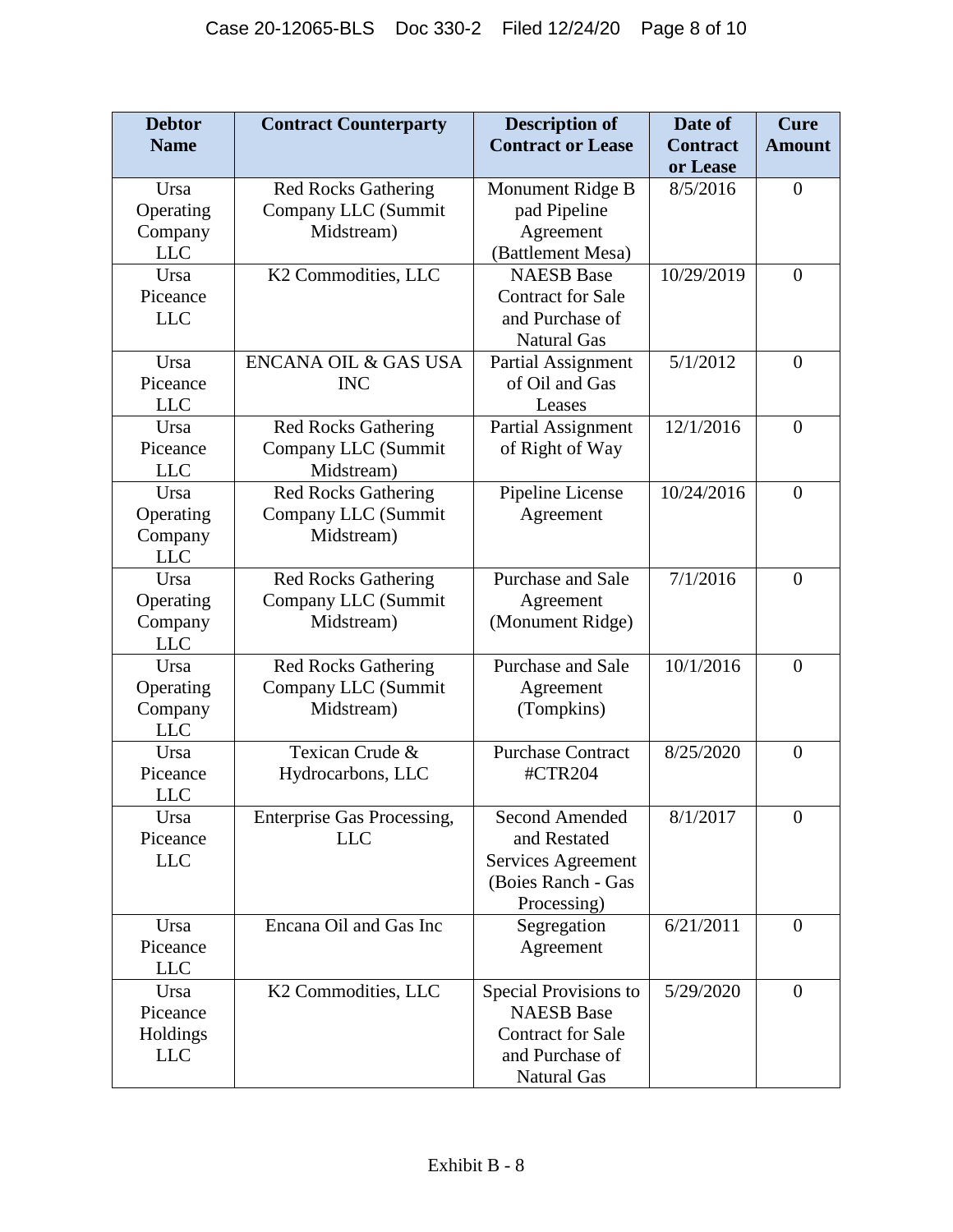| <b>Debtor</b><br><b>Name</b>               | <b>Contract Counterparty</b>                                    | <b>Description of</b><br><b>Contract or Lease</b>                            | Date of<br><b>Contract</b> | <b>Cure</b><br><b>Amount</b> |
|--------------------------------------------|-----------------------------------------------------------------|------------------------------------------------------------------------------|----------------------------|------------------------------|
|                                            |                                                                 |                                                                              | or Lease                   |                              |
| Ursa<br>Piceance<br><b>LLC</b>             | <b>Ursa New Ventures LLC</b>                                    | <b>Special Warranty</b><br>Deed                                              | 1/1/2017                   | $\overline{0}$               |
| Ursa<br>Piceance<br><b>LLC</b>             | Whiting Oil and Gas<br>Corporation                              | <b>Special Warranty</b><br>Deed                                              | 11/1/2016                  | $\overline{0}$               |
| Ursa<br>Piceance<br><b>LLC</b>             | Exxon Mobil Oil Corp                                            | Term Assignment -<br>Trade 1031719                                           | 6/21/2006                  | $\overline{0}$               |
| Ursa<br>Piceance<br><b>LLC</b>             | Encana Oil and Gas Inc                                          | Term Assignment of<br>Oil and Gas Leases                                     | 9/6/2005                   | $\overline{0}$               |
| Ursa<br>Operating<br>Company<br><b>LLC</b> | <b>Red Rocks Gathering</b><br>Company LLC (Summit<br>Midstream) | <b>Tompkins Pad</b><br>Pipeline Agreement<br>(Battlement Mesa)               | 11/18/2016                 | $\overline{0}$               |
| Ursa<br>Piceance<br><b>LLC</b>             | <b>Enterprise Gas Processing</b><br><b>LLC</b>                  | Ursa CTF<br>Compression<br><b>Agreement</b> (Boies<br>Ranch)                 | 10/1/2018                  | $\theta$                     |
| Ursa<br>Piceance<br><b>LLC</b>             | <b>PVM &amp; BATTLEMENT</b><br>MESA PARTNERS, ETC.              | Water Injection Well<br>Agreement                                            | 9/1/2011                   | $\overline{0}$               |
| Ursa<br>Piceance<br><b>LLC</b>             | <b>Red Rocks Gathering</b><br>Company LLC (Summit<br>Midstream) | <b>Wellhead Purchase</b><br>Agreement -<br><b>Overacker Federal</b><br>Wells | 3/14/2008                  | $\overline{0}$               |
| Ursa<br>Operating<br>Company<br><b>LLC</b> | Laramie Energy, LLC                                             | <b>Produced Water</b><br><b>Reuse Agreement</b>                              | 1/29/2019                  | $\overline{0}$               |
| Ursa<br>Piceance<br>Holdings<br><b>LLC</b> | K2 Commodities, LLC                                             | Transaction<br>Confirmation No.<br>3210489                                   | 8/4/2020                   | $\overline{0}$               |
| Ursa<br>Piceance<br>Holdings<br><b>LLC</b> | K2 Commodities, LLC                                             | Transaction<br>Confirmation No.<br>3206992                                   | 6/10/2020                  | $\overline{0}$               |
| Ursa<br>Piceance<br>Holdings<br><b>LLC</b> | K2 Commodities, LLC                                             | <b>Base Contract for</b><br>Sale and Purchase of<br><b>Natural Gas</b>       | 10/7/2019                  | $\overline{0}$               |